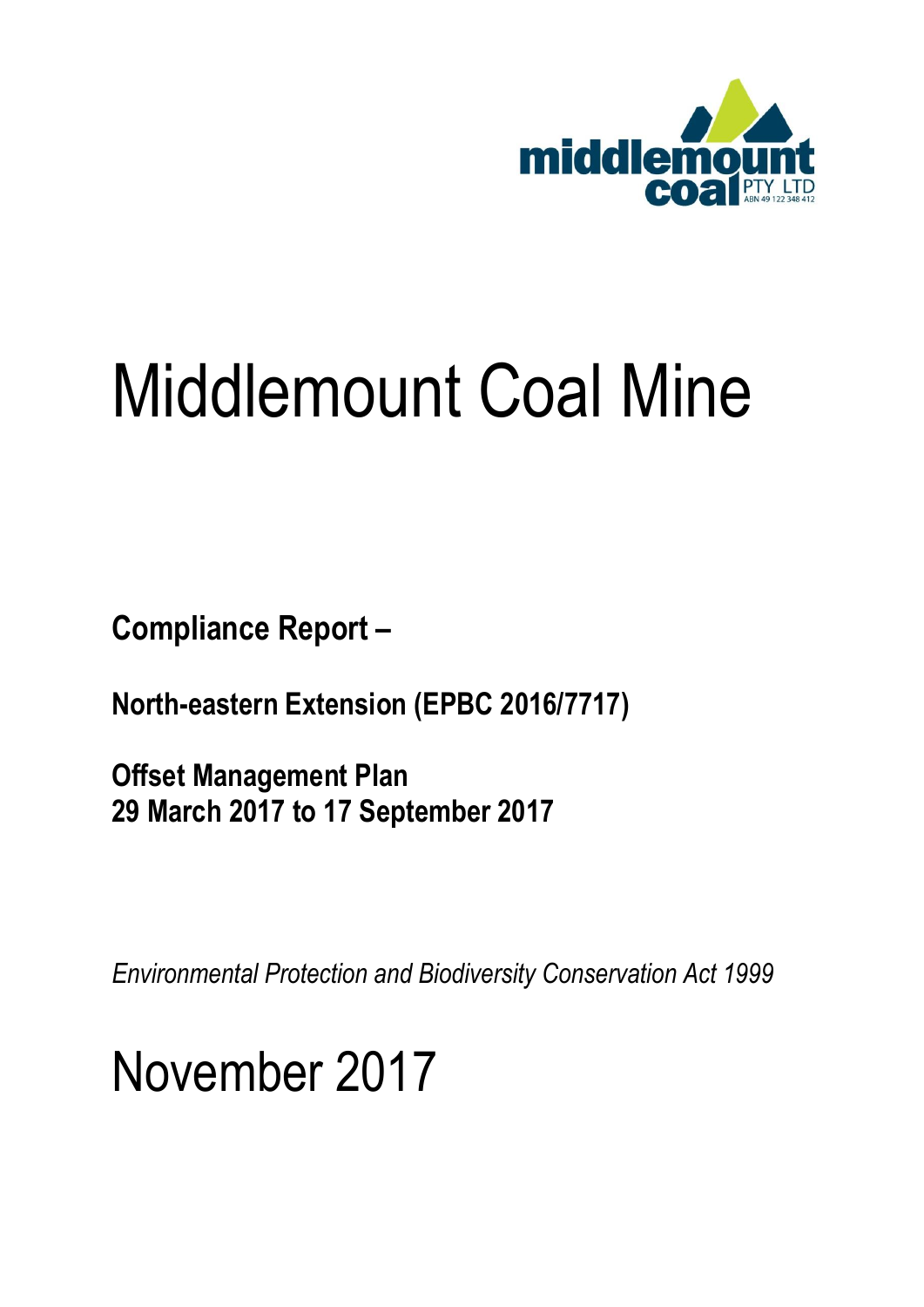## **About this report**

In accordance with condition 3 of the *Environmental Protection and Biodiversity Conservation Act 1999 (*EPBC Act) approval for Middlemount Coal Mine (North-eastern Extension 2016/7717) – the Commonwealth Approval), the purpose of this Report is to provide an update of the project's compliance against the relevant approval conditions. Table 1 below provides detail of Project compliance with each condition.

## **Table 1 – Compliance Status**

| Condition<br>Number | Condition                                                                                                                                                                                                                                                                                                                                                                                                                                                                                                                                                                                                                                                                                                                                                                                                                                                                                                                                                                                                                                                                     | Compliance                                                        | Evidence                                                                                                                                                                                                                                                                                                                                                                                                                                                                                             |
|---------------------|-------------------------------------------------------------------------------------------------------------------------------------------------------------------------------------------------------------------------------------------------------------------------------------------------------------------------------------------------------------------------------------------------------------------------------------------------------------------------------------------------------------------------------------------------------------------------------------------------------------------------------------------------------------------------------------------------------------------------------------------------------------------------------------------------------------------------------------------------------------------------------------------------------------------------------------------------------------------------------------------------------------------------------------------------------------------------------|-------------------------------------------------------------------|------------------------------------------------------------------------------------------------------------------------------------------------------------------------------------------------------------------------------------------------------------------------------------------------------------------------------------------------------------------------------------------------------------------------------------------------------------------------------------------------------|
| $\mathbf{1}$        | The approval holder must not, as a result of<br>the action, disturb more than 181 ha of<br>native vegetation within and adjacent to the<br>project site, as shown in Figure 1.                                                                                                                                                                                                                                                                                                                                                                                                                                                                                                                                                                                                                                                                                                                                                                                                                                                                                                | Compliant.                                                        | Middlemount Coal Mine's current<br>Plan of Operations details<br>disturbance areas, with no more<br>than 181 ha of native vegetation<br>in the approved project area to<br>be disturbed.                                                                                                                                                                                                                                                                                                             |
| $\overline{2}$      | To compensate for the loss of 181 ha of<br>habitat for the squatter pigeon and south-<br>eastern long-eared bat, the approval holder<br>must:<br>a) Legally secure and implement the offset<br>of at least 532 ha within the offset site,<br>as shown in Figure 2. The offset<br>mechanism used to legally secure the<br>offset site must be in place within two<br>years from the date of approval and<br>must remain in place for the life of the<br>approval. The condition targets listed in<br>condition 2d, must be listed in the<br>outcomes of the offset mechanism.<br>b) Ensure the Offset Management Plan<br>used to legally secure the offset site<br>includes the Vertebrate Pest<br>Management Strategy that aims to<br>reduce and minimise the presence of<br>vertebrate pest species, including, but<br>not limited to rabbits, cats, and red foxes<br>within the offset site. The Offset<br>Management Plan must be published on<br>the approval holders website within 1<br>month of the offset mechanism being<br>granted by the Queensland<br>Governments | In progress -<br>Voluntary<br>Declaration<br>process<br>commenced | A voluntary declaration of<br>a)<br>at least 532 ha will be<br>secured within 2 years of<br>the date of the approval, i.e.<br>by 29 March 2019.<br>b)<br>The offset management<br>plan will include a<br>Vertebrate Pest<br>Management Strategy. The<br>offset management plan<br>used to legally secure the<br>offset site is currently under<br>development.<br>The Offset Baseline Report<br>$\mathsf{c}$<br>was submitted to DoEE on<br>12 December 2017.<br>d)<br>Not applicable at this stage. |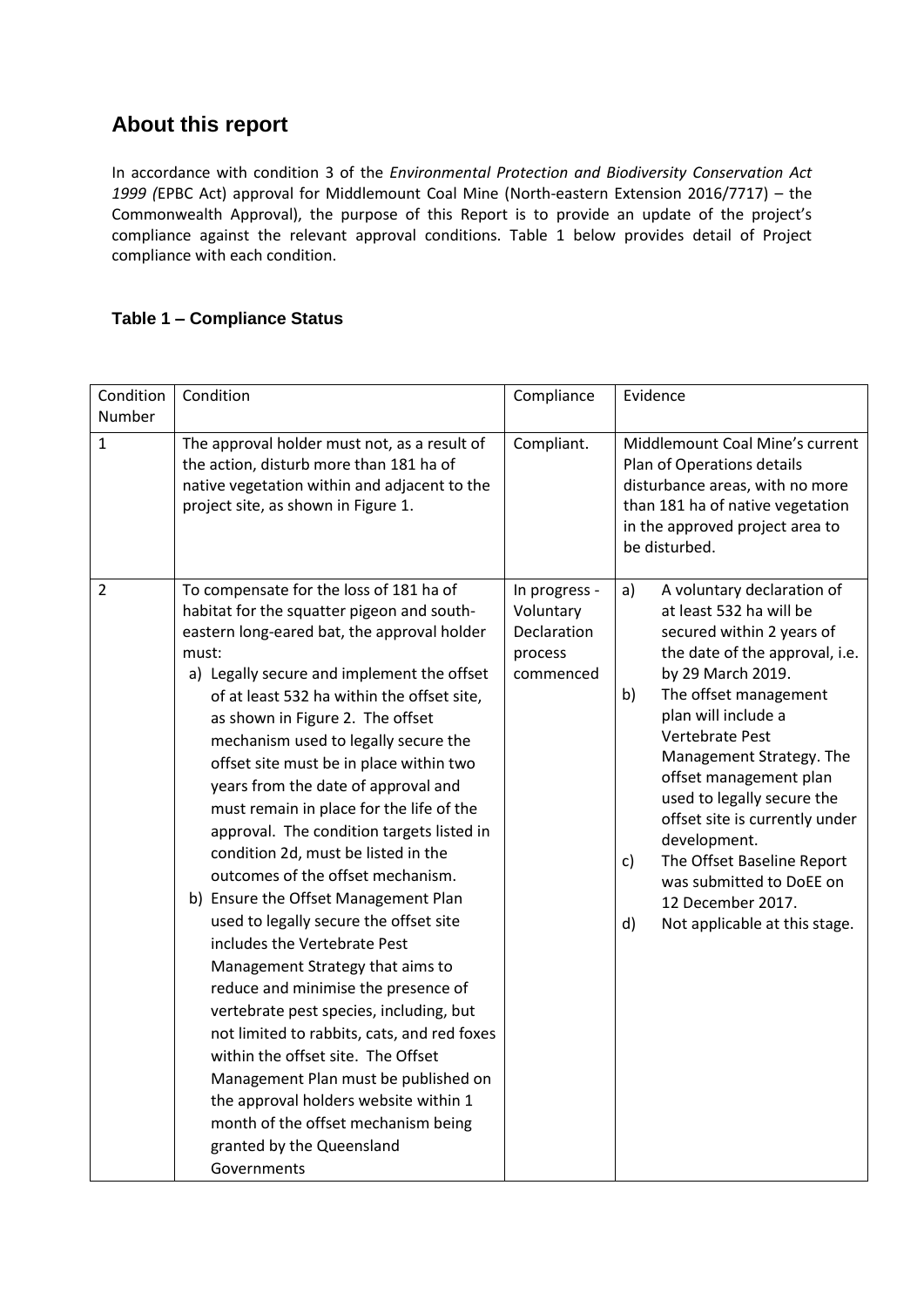|      | c) Conduct a baseline Survey of the offset                                      |  |
|------|---------------------------------------------------------------------------------|--|
|      | site and provide an Offset Baseline                                             |  |
|      | Report detailing the results of the                                             |  |
|      | Baseline Survey to the Department                                               |  |
|      | within 12 months of the                                                         |  |
|      | commencement. The Offset Baseline                                               |  |
|      | Report must be prepared by a suitably                                           |  |
|      | trained ecologist/s, provide a geo-                                             |  |
|      | referenced map showing the location of                                          |  |
|      | the survey site, provide written                                                |  |
|      | descriptions about the baseline health                                          |  |
|      | and quality of each Regional Ecosystem                                          |  |
|      | Mapping index area within the offset                                            |  |
|      | site, and provide the statistics recorded                                       |  |
|      | during the Baseline Survey. The Baseline                                        |  |
|      | Survey, including the selection of survey                                       |  |
|      | site and Offset Baseline Report must be                                         |  |
|      | undertaken and prepared in accordance                                           |  |
|      | with the Queensland Governments                                                 |  |
|      | Guide to determining terrestrial habitat                                        |  |
|      | quality.                                                                        |  |
|      | d) Ensure that by the 15 year anniversary of                                    |  |
|      | commencement of the action, the offset                                          |  |
|      | site meets the following condition                                              |  |
|      | targets:                                                                        |  |
| i.   | Each area designated by Regional                                                |  |
|      | Ecosystem Mapping in Figure 2 must                                              |  |
|      | have a weed cover of 20% or less;                                               |  |
| lii. | Areas identified as reginal ecosystems                                          |  |
|      | 11.5.2a, 11.7.2 and 11.7.4 in Figure 2                                          |  |
|      | must each have at least 30% shrub                                               |  |
|      | canopy cover; and                                                               |  |
| iii. | Areas designated by Regional Ecosystem                                          |  |
|      | Mapping in Figure 2 as non-remnant                                              |  |
|      | must be of a condition that is eligible to                                      |  |
|      | be mapped as a remnant woody regional                                           |  |
|      | ecosystem (as defined under the                                                 |  |
|      | <b>Queensland Vegetation Management</b>                                         |  |
|      | Act 1999) where Eucalypts, Corymbia,                                            |  |
|      |                                                                                 |  |
|      | Acacia or Callitris spp. are the dominant                                       |  |
|      | canopy species.<br>e) Ensure weed cover in any Regional                         |  |
|      |                                                                                 |  |
|      | Ecosystem Mapping index area of the<br>offset site does not exceed the baseline |  |
|      |                                                                                 |  |
|      | condition for each Regional Ecosystem                                           |  |
|      | Mapping index area described in the                                             |  |
|      | Offset Baseline Report required under                                           |  |
|      | condition 2c of this approval for the life                                      |  |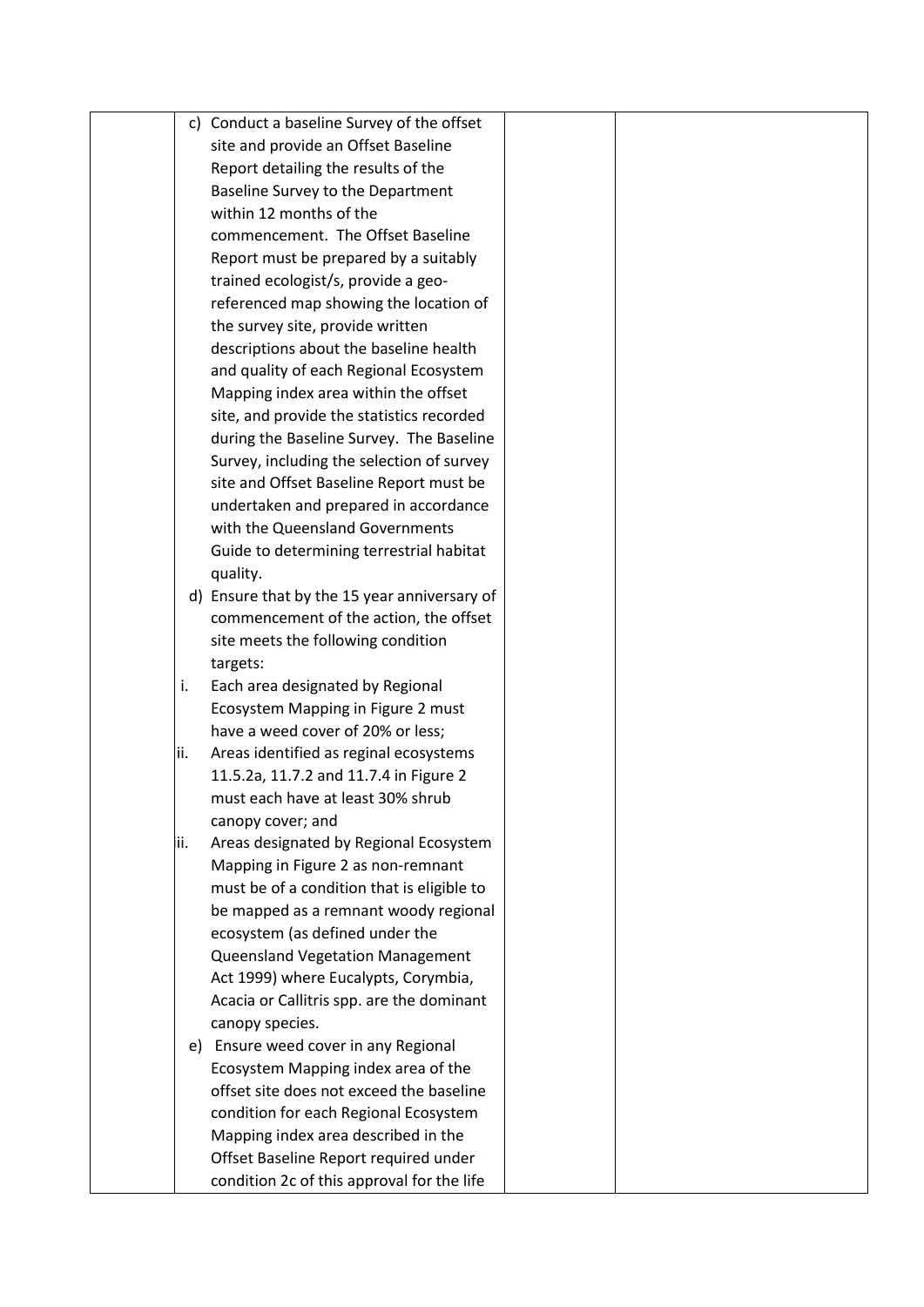|   | of the approval.<br>f) Ensure that the condition targets do not<br>decline for the remainder of the<br>approval once the condition targets have<br>been met.<br>g) Make application to the Queensland<br>Government to have areas show in<br>Figure 2 identified as non-remnant to be<br>listed as remnant vegetation under the<br>Vegetation Management Act 1999 prior<br>to the 15 <sup>th</sup> anniversary of<br>commencement of the action.                                                                                                                                                                                                                                                                                                                                                                                                                                                                                                                                                                                                                                                                                                                                                                                                                                                                        |            |                                                       |
|---|-------------------------------------------------------------------------------------------------------------------------------------------------------------------------------------------------------------------------------------------------------------------------------------------------------------------------------------------------------------------------------------------------------------------------------------------------------------------------------------------------------------------------------------------------------------------------------------------------------------------------------------------------------------------------------------------------------------------------------------------------------------------------------------------------------------------------------------------------------------------------------------------------------------------------------------------------------------------------------------------------------------------------------------------------------------------------------------------------------------------------------------------------------------------------------------------------------------------------------------------------------------------------------------------------------------------------|------------|-------------------------------------------------------|
| 3 | By 17 December 2017, the approval holder<br>must submit to the Department an Annual<br>Compliance Report covering the period from<br>the date of this approval to 17 September<br>2017. By December 2017 of every following<br>year, the approval holder must submit to the<br>Department an Annual Compliance Report<br>covering the period of 18 September of the<br>previous year to 17 September of that year.<br>The Annual Compliance Report must:<br>a) Address compliance with each of<br>the conditions of this approval,<br>including implementation of any<br>management plans as specified<br>in the conditions.<br>b) Provide evidence of the progress<br>achieved by the approval holder<br>in reaching the condition targets<br>of the offset site. The report<br>must include benchmarks,<br>prepared by a suitably trained<br>ecologist/s, that provide clear<br>and measureable goas that will<br>indicate whether the offsets are<br>on-track to be delivered by the<br>15-year anniversary of<br>commencement of the action.<br>The report must state whether<br>each benchmark has been met,<br>If the benchmarks have not been<br>met, the report must state what<br>measure are being taken to<br>ensure that the condition targets<br>will be met by the 15-year<br>anniversary of commencement | Compliant. | Compliance Report issued to<br>DoEE 15 December 2017. |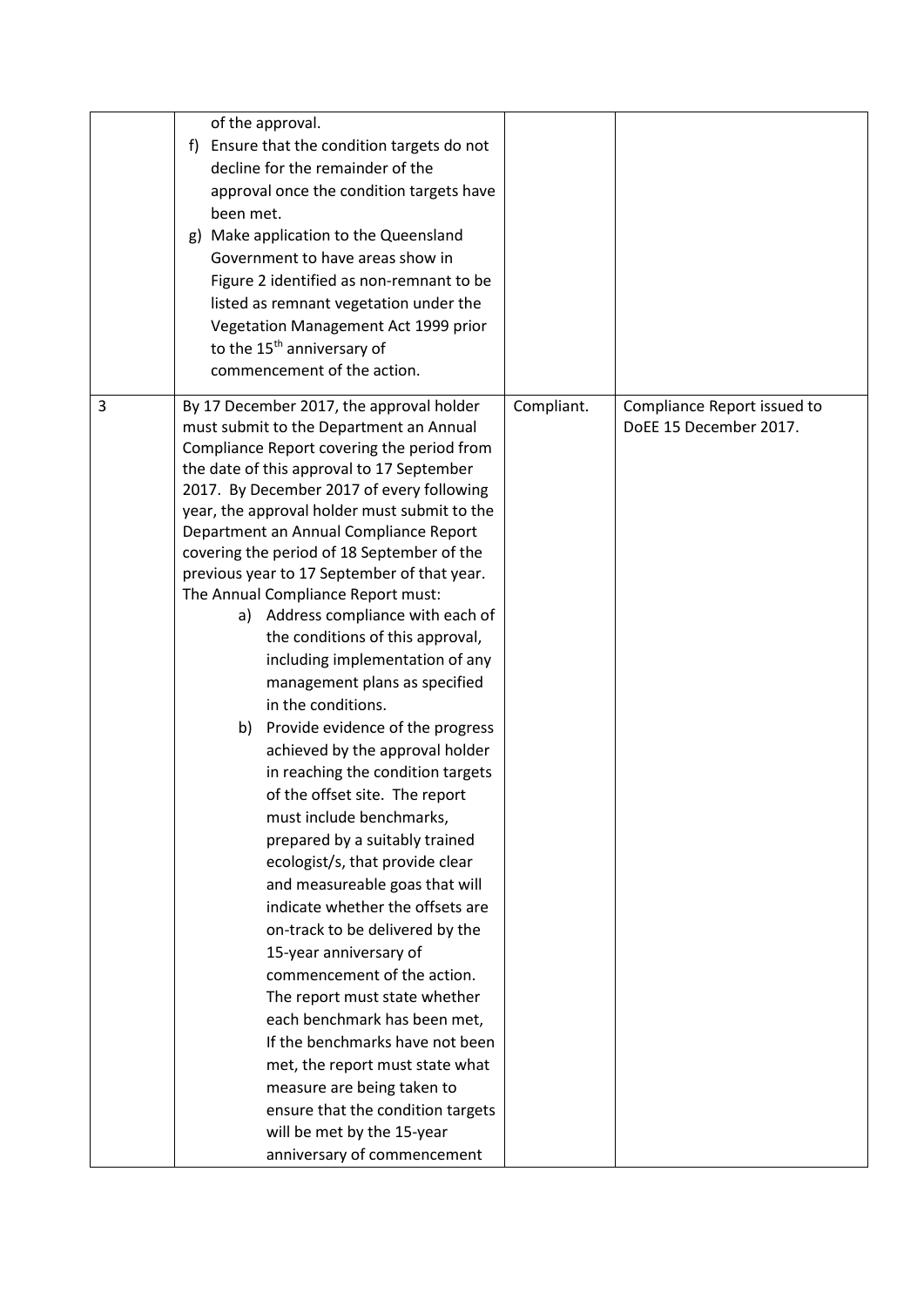|                | of the action.                                                                                                                                                                                                                                                                                                                                                                                                                                                                                                                                                                                                                                                                                                                                           |                                                 |                                                                                                                                                    |
|----------------|----------------------------------------------------------------------------------------------------------------------------------------------------------------------------------------------------------------------------------------------------------------------------------------------------------------------------------------------------------------------------------------------------------------------------------------------------------------------------------------------------------------------------------------------------------------------------------------------------------------------------------------------------------------------------------------------------------------------------------------------------------|-------------------------------------------------|----------------------------------------------------------------------------------------------------------------------------------------------------|
| 4              | Unless otherwise agreed to in writing the<br>Minister, the approval holder must publish<br>the Annual Compliance Report referred to in<br>these conditions of approval on its website.<br>The Annual Compliance Report must be<br>published on the approval holders website<br>within 1 month of being provided to the<br>Department. Documentary evidence<br>providing proof of the date of publication<br>and non-compliance with any of the<br>conditions of this approval must be provided<br>to the Department in the following Annual<br>Compliance Report. The Minister may<br>provide written consent to cease the Annual<br>Compliance Report if satisfied that the action<br>is complete and there are no further<br>outstanding requirements. | Compliant.                                      | Compliance Report published on<br>website on 15 December 2017.<br>This document is the report. See<br>website<br>http://www.middlemountcoal.com.au |
| 5              | Within 30 days after the commencement of<br>that action, the approval holder must advise<br>the Department in writing of the actual date<br>of commencement of the action.                                                                                                                                                                                                                                                                                                                                                                                                                                                                                                                                                                               | Compliant.                                      | In a letter dated to DoEE 16<br>August 2017, the commencement<br>date of the action was 16 August<br>2017.                                         |
| 6              | If, at any time after 5 years from the date of<br>this approval, the approval holder has not<br>substantially commenced the action, then<br>the approval holder must not substantially<br>commence the action without the written<br>agreement of the Minister.                                                                                                                                                                                                                                                                                                                                                                                                                                                                                          | <b>Not</b><br>applicable.                       | Action commenced on 16 August<br>2017                                                                                                              |
| $\overline{7}$ | The approval holder must maintain accurate<br>records substantiating all activities<br>associated with or relevant to the conditions<br>of approval, including measures taken to<br>implement the offsets, monitoring results<br>and the Annual Compliance Report required<br>by this approval, and make them available<br>upon request to the Department. Such<br>records may be subject to audit by the<br>Department or an independent auditor in<br>accordance with section 458 of the EPBC Act,<br>or used to verify compliance with the<br>conditions of approval. Summaries of audits<br>will be posted on the Department's website.<br>The results of audits may also be publicised<br>through the general media.                                | Accurate<br>records are<br>being<br>maintained. | Records to be maintained of all<br>activities in accordance with the<br>approved management plan.                                                  |